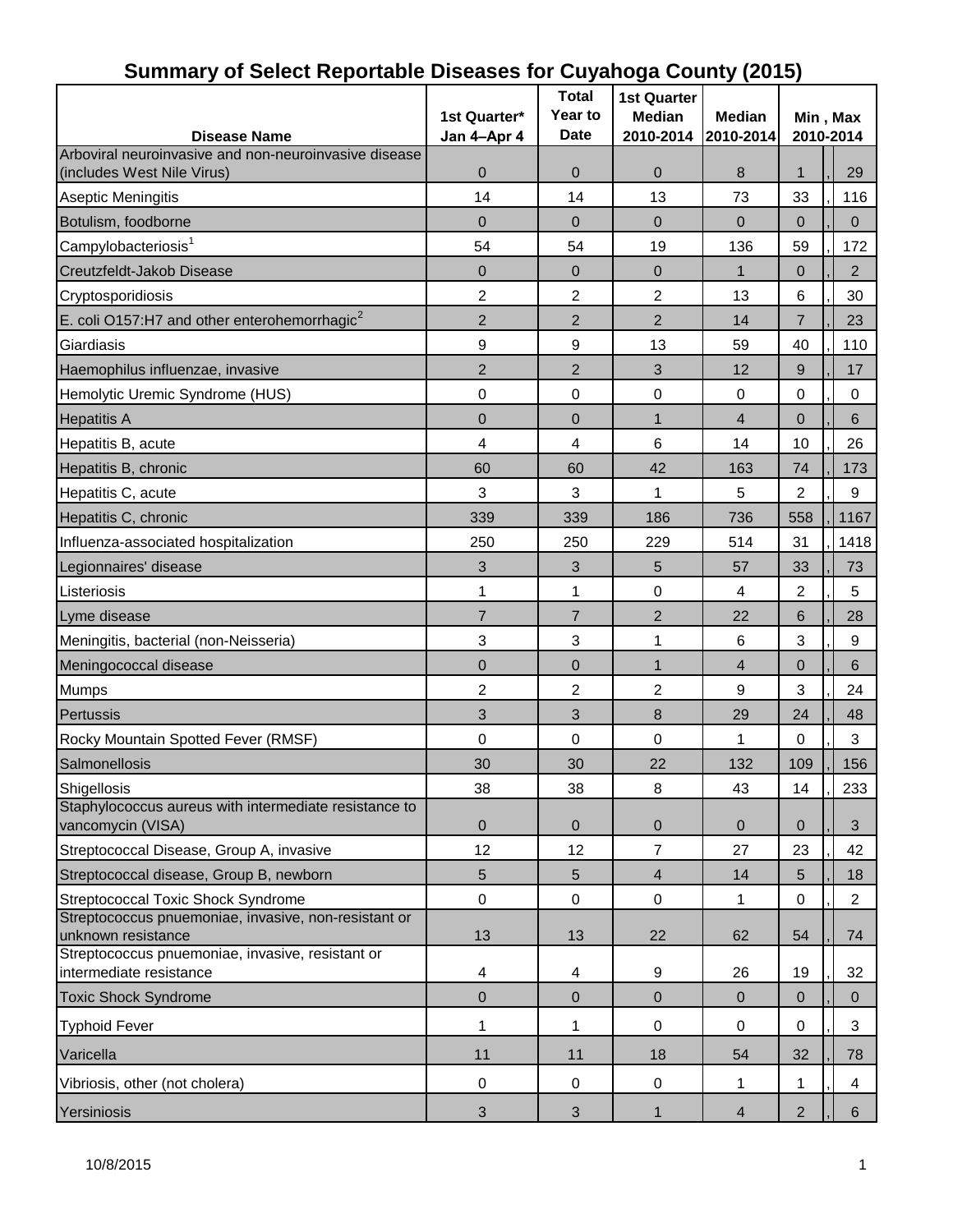| <b>Disease Name</b>                                                         | 1st Quarter*<br>Jan 4-Apr 4 | <b>Total</b><br>Year to<br><b>Date</b> | <b>1st Quarter</b><br><b>Median</b><br>2010-2014 | <b>Median</b><br>2010-2014 | Min, Max<br>2010-2014 |                |  |
|-----------------------------------------------------------------------------|-----------------------------|----------------------------------------|--------------------------------------------------|----------------------------|-----------------------|----------------|--|
| Arboviral neuroinvasive and non-neuroinvasive disease                       |                             |                                        |                                                  |                            |                       |                |  |
| (includes West Nile Virus)                                                  | 0                           | $\mathbf 0$                            | $\mathbf 0$                                      | 3                          | $\mathbf 0$           | 15             |  |
| <b>Aseptic Meningitis</b>                                                   | 9                           | 9                                      | 10                                               | 41                         | 17                    | 56             |  |
| Botulism, foodborne                                                         | $\overline{0}$              | $\overline{0}$                         | $\Omega$                                         | $\Omega$                   | $\Omega$              | $\Omega$       |  |
| Campylobacteriosis <sup>1</sup>                                             | 39                          | 39                                     | 15                                               | 86                         | 37                    | 113            |  |
| Creutzfeldt-Jakob Disease <sup>2</sup>                                      | 0                           | $\mathbf 0$                            | $\mathbf 0$                                      | 1                          | 0                     | $\overline{2}$ |  |
| Cryptosporidiosis                                                           | 2                           | 2                                      | 1                                                | 10                         | 5                     | 19             |  |
| E. coli O157:H7 and other enterohemorrhagic $2$                             | $\overline{2}$              | 2                                      | $\mathbf{1}$                                     | 12                         | 6                     | 16             |  |
| Giardiasis                                                                  | 5                           | 5                                      | $\overline{7}$                                   | 27                         | 20                    | 54             |  |
| Haemophilus influenzae, invasive                                            | $\overline{2}$              | $\overline{2}$                         | $\overline{2}$                                   | 9                          | 5                     | 11             |  |
| Hemolytic Uremic Syndrome (HUS)                                             | $\pmb{0}$                   | $\boldsymbol{0}$                       | 0                                                | 0                          | 0                     | 0              |  |
| <b>Hepatitis A</b>                                                          | 0                           | 0                                      | $\mathbf 0$                                      | 2                          | 0                     | 6              |  |
| Hepatitis B, acute                                                          | 2                           | 2                                      | 3                                                | 7                          | 4                     | 13             |  |
| Hepatitis B, chronic                                                        | 33                          | 33                                     | 18                                               | 67                         | 49                    | 85             |  |
| Hepatitis C, acute                                                          | 2                           | $\overline{2}$                         | $\mathbf 0$                                      | 2                          | 1                     | $\overline{2}$ |  |
| Hepatitis C, chronic                                                        | 154                         | 154                                    | 70                                               | 286                        | 224                   | 463            |  |
| Influenza-associated hospitalization                                        | 155                         | 155                                    | 113                                              | 288                        | 20                    | 763            |  |
| Legionnaires' disease                                                       | $\overline{2}$              | 2                                      | 3                                                | 33                         | 20                    | 42             |  |
| Listeriosis                                                                 | 0                           | 0                                      | 0                                                | 3                          | 1                     | 3              |  |
| Lyme disease                                                                | 4                           | 4                                      | $\mathbf{1}$                                     | 15                         | 3                     | 25             |  |
| Meningitis, bacterial (non-Neisseria)                                       | $\pmb{0}$                   | $\pmb{0}$                              | 0                                                | $\overline{c}$             | 1                     | 5              |  |
| Meningococcal disease                                                       | 0                           | $\mathbf 0$                            | $\mathbf 0$                                      | $\overline{0}$             | $\overline{0}$        | $\overline{2}$ |  |
| <b>Mumps</b>                                                                | 2                           | 2                                      | $\overline{2}$                                   | $\boldsymbol{9}$           | 3                     | 19             |  |
| Pertussis                                                                   | 3                           | 3                                      | 8                                                | 24                         | 22                    | 41             |  |
| Rocky Mountain Spotted Fever (RMSF)                                         | $\mathbf 0$                 | $\mathbf 0$                            | 0                                                | $\mathbf 0$                | 0                     | $\overline{2}$ |  |
| Salmonellosis                                                               | 22                          | 22                                     | 14                                               | 84                         | 74                    | 98             |  |
| Shigellosis                                                                 | 11                          | 11                                     | 6                                                | 17                         | $\boldsymbol{9}$      | 104            |  |
| Staphylococcus aureus with intermediate resistance to<br>vancomycin (VISA)  | $\mathbf 0$                 | $\mathbf 0$                            | $\mathbf 0$                                      | $\overline{0}$             | $\overline{0}$        | $\overline{2}$ |  |
| Streptococcal Disease, Group A, invasive                                    | 6                           | 6                                      | 3                                                | 14                         | 10                    | 24             |  |
| Streptococcal disease, Group B, newborn                                     | 2                           | $\overline{2}$                         | 1                                                | $\overline{4}$             |                       | $\overline{7}$ |  |
| <b>Streptococcal Toxic Shock Syndrome</b>                                   | $\overline{0}$              | $\overline{0}$                         | $\mathbf 0$                                      | 1                          | 0                     | $\mathbf{1}$   |  |
| Streptococcus pnuemoniae, invasive, non-resistant or<br>unknown resistance  | 8                           | $\bf 8$                                | 9                                                | 33                         | 26                    | 42             |  |
| Streptococcus pnuemoniae, invasive, resistant or<br>intermediate resistance | 2                           | $\overline{c}$                         | 4                                                | 17                         | 12                    | 21             |  |
| <b>Toxic Shock Syndrome</b>                                                 | $\mathbf 0$                 | $\overline{0}$                         | $\mathbf 0$                                      | $\mathbf{0}$               | $\mathbf{0}$          | $\mathbf 0$    |  |
| <b>Typhoid Fever</b>                                                        | $\pmb{0}$                   | $\mathbf 0$                            | $\pmb{0}$                                        | 0                          | 0                     | $\overline{2}$ |  |
| Varicella                                                                   | 11                          | 11                                     | 17                                               | 39                         | 28                    | 60             |  |
| Vibriosis, other (not cholera)                                              | $\pmb{0}$                   | $\pmb{0}$                              | $\pmb{0}$                                        | 1                          | 0                     | 4              |  |
| Yersiniosis                                                                 | $\pmb{0}$                   | $\pmb{0}$                              | $\mathbf 0$                                      | $\mathbf{3}$               | 1                     | $\overline{4}$ |  |

### **Summary of Select Reportable Diseases for CCBH (2015)**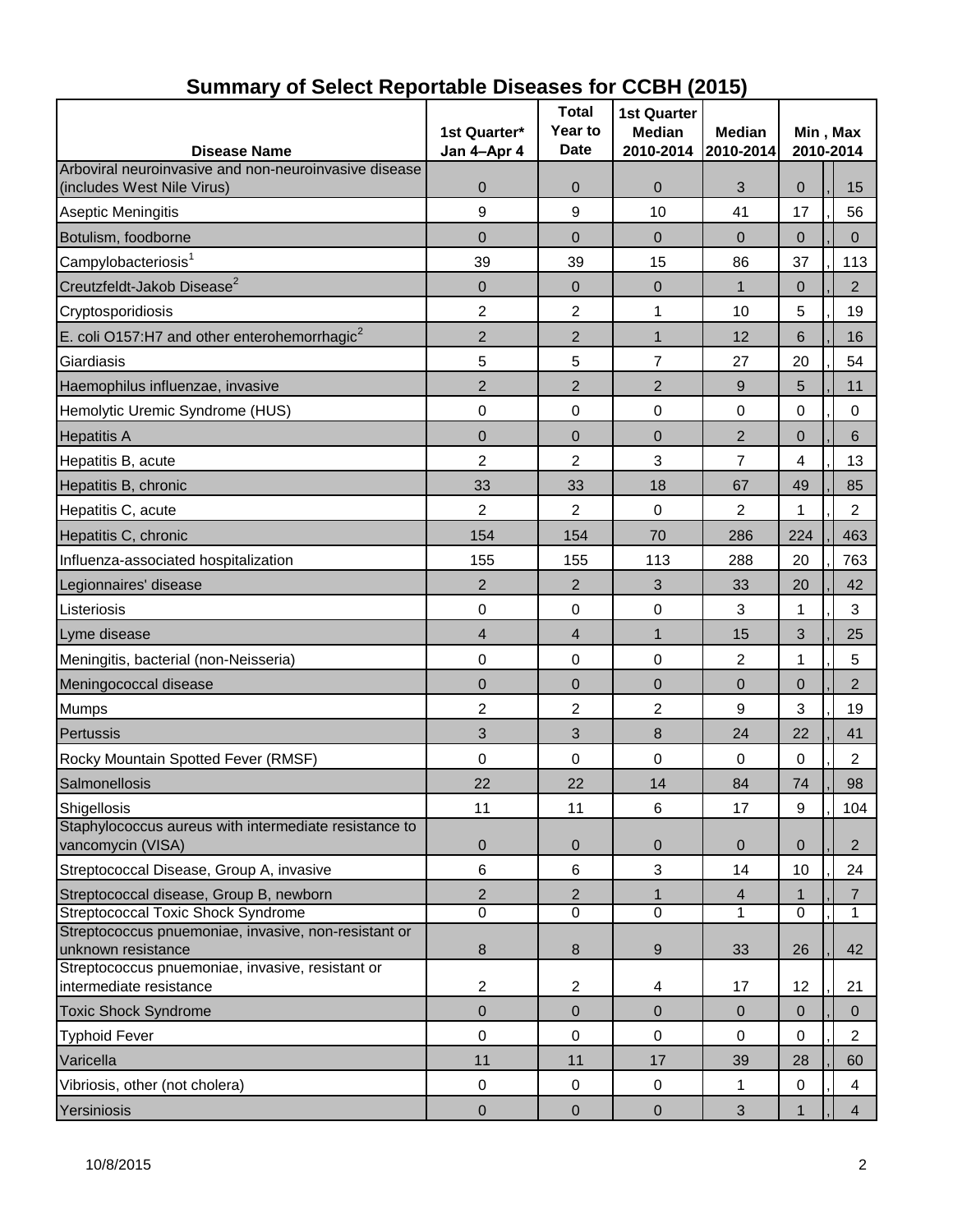| <b>Disease Name</b>                                                                 | 1st Quarter*<br>Jan 4-Apr 4 | <b>Total</b><br>Year to<br><b>Date</b> | <b>1st Quarter</b><br><b>Median</b><br>2010-2014 | <b>Median</b><br>2010-2014 | Min, Max<br>2010-2014 |                |  |
|-------------------------------------------------------------------------------------|-----------------------------|----------------------------------------|--------------------------------------------------|----------------------------|-----------------------|----------------|--|
| Arboviral neuroinvasive and non-neuroinvasive disease<br>(includes West Nile Virus) | 0                           | 0                                      | 0                                                | $\overline{4}$             | 1                     | 14             |  |
| Aseptic Meningitis                                                                  | 5                           | 5                                      | 5                                                | 31                         | 16                    | 62             |  |
| Botulism, foodborne                                                                 | $\overline{0}$              | 0                                      | $\overline{0}$                                   | $\overline{0}$             | $\overline{0}$        | $\Omega$       |  |
| Campylobacteriosis <sup>1</sup>                                                     | 14                          | 14                                     | $\overline{7}$                                   | 38                         | 13                    | 54             |  |
| Creutzfeldt-Jakob Disease <sup>2</sup>                                              | $\overline{0}$              | $\overline{0}$                         | $\mathbf 0$                                      | $\overline{0}$             | $\mathbf{0}$          | 1              |  |
| Cryptosporidiosis                                                                   | 0                           | $\mathbf 0$                            | 1                                                | 3                          | 0                     | 10             |  |
| E. coli O157:H7 and other enterohemorrhagic <sup>2</sup>                            | $\mathbf 0$                 | $\overline{0}$                         | $\mathbf 0$                                      | $\overline{2}$             | $\overline{0}$        | 6              |  |
| Giardiasis                                                                          | 4                           | 4                                      | 8                                                | 39                         | 13                    | 54             |  |
| Haemophilus influenzae, invasive                                                    | $\overline{0}$              | 0                                      | $\overline{0}$                                   | 4                          | $\overline{2}$        | 6              |  |
| Hemolytic Uremic Syndrome (HUS)                                                     | 0                           | 0                                      | $\mathbf 0$                                      | 0                          | 0                     | 0              |  |
| <b>Hepatitis A</b>                                                                  | $\overline{0}$              | 0                                      | $\overline{0}$                                   | $\overline{0}$             | $\overline{0}$        | $\overline{2}$ |  |
| Hepatitis B, acute                                                                  | 2                           | $\overline{2}$                         | 2                                                | 6                          | 4                     | 16             |  |
| Hepatitis B, chronic                                                                | 27                          | 27                                     | 22                                               | 82                         | 25                    | 91             |  |
| Hepatitis C, acute                                                                  | 1                           | 1                                      | 1                                                | 3                          | 1                     | $\overline{7}$ |  |
| Hepatitis C, chronic                                                                | 183                         | 183                                    | 93                                               | 445                        | 329                   | 684            |  |
| Influenza-associated hospitalization                                                | 91                          | 91                                     | 112                                              | 218                        | 9                     | 624            |  |
| Legionnaires' disease                                                               | $\mathbf 1$                 | 1                                      | $\overline{2}$                                   | 23                         | 12                    | 30             |  |
| Listeriosis                                                                         | 1                           | 1                                      | $\mathbf 0$                                      | 1                          | $\mathbf 0$           | $\overline{2}$ |  |
| Lyme disease                                                                        | $\mathbf{1}$                | $\mathbf{1}$                           | $\mathbf{1}$                                     | 2                          | $\overline{2}$        | $\bf 8$        |  |
| Meningitis, bacterial (non-Neisseria)                                               | 3                           | 3                                      | 1                                                | $\overline{2}$             | 1                     | $\overline{7}$ |  |
| Meningococcal disease                                                               | $\mathbf 0$                 | $\overline{0}$                         | $\mathbf{1}$                                     | $\overline{2}$             | $\mathbf 0$           | $\overline{4}$ |  |
| Mumps                                                                               | 0                           | 0                                      | 0                                                | 1                          | 0                     | 5              |  |
| Pertussis                                                                           | $\overline{0}$              | 0                                      | $\overline{0}$                                   | 3                          | 2                     | $\overline{7}$ |  |
| Rocky Mountain Spotted Fever (RMSF)                                                 | 0                           | 0                                      | 0                                                | 1                          | 0                     | 1              |  |
| Salmonellosis                                                                       | $\overline{7}$              | $\overline{7}$                         | 6                                                | 44                         | 33                    | 50             |  |
| Shigellosis                                                                         | 26                          | 26                                     | $\overline{c}$                                   | 12                         | 5                     | 126            |  |
| Staphylococcus aureus with intermediate resistance to<br>vancomycin (VISA)          | $\mathbf 0$                 | $\mathbf 0$                            | $\mathbf 0$                                      | 0                          | $\mathbf 0$           | $\mathbf 1$    |  |
| Streptococcal Disease, Group A, invasive                                            | 6                           | 6                                      | 3                                                | 12                         | 9                     | 13             |  |
| Streptococcal disease, Group B, newborn                                             | 3                           | $\sqrt{3}$                             | $\mathfrak{S}$                                   | 11                         | $\overline{4}$        | 14             |  |
| <b>Streptococcal Toxic Shock Syndrome</b>                                           | $\mathbf 0$                 | $\mathbf 0$                            | $\mathbf 0$                                      | $\mathbf 0$                | 0                     | $\mathbf 0$    |  |
| Streptococcus pnuemoniae, invasive, non-resistant or<br>unknown resistance          | 5                           | 5                                      | 10                                               | 31                         | 21                    | 43             |  |
| Streptococcus pnuemoniae, invasive, resistant or<br>intermediate resistance         | $\overline{c}$              | $\overline{2}$                         | 4                                                | 9                          | 6                     | 11             |  |
| <b>Toxic Shock Syndrome</b>                                                         | 0                           | $\mathbf 0$                            | $\pmb{0}$                                        | $\overline{0}$             | $\mathbf{0}$          | $\mathbf 0$    |  |
| <b>Typhoid Fever</b>                                                                | 1                           | 1                                      | 0                                                | 0                          | 0                     | 1              |  |
| Varicella                                                                           | $\mathbf 0$                 | $\pmb{0}$                              | 3                                                | 12                         | $\overline{4}$        | 18             |  |
| Vibriosis, other (not cholera)                                                      | 0                           | $\mathbf 0$                            | $\pmb{0}$                                        | 0                          | $\pmb{0}$             | 1              |  |
| Yersiniosis                                                                         | $\overline{2}$              | $\overline{2}$                         | $\mathbf{1}$                                     | $\mathbf{1}$               | 1                     | 2 <sup>7</sup> |  |

# **Summary of Select Reportable Diseases for City of Cleveland (2015)**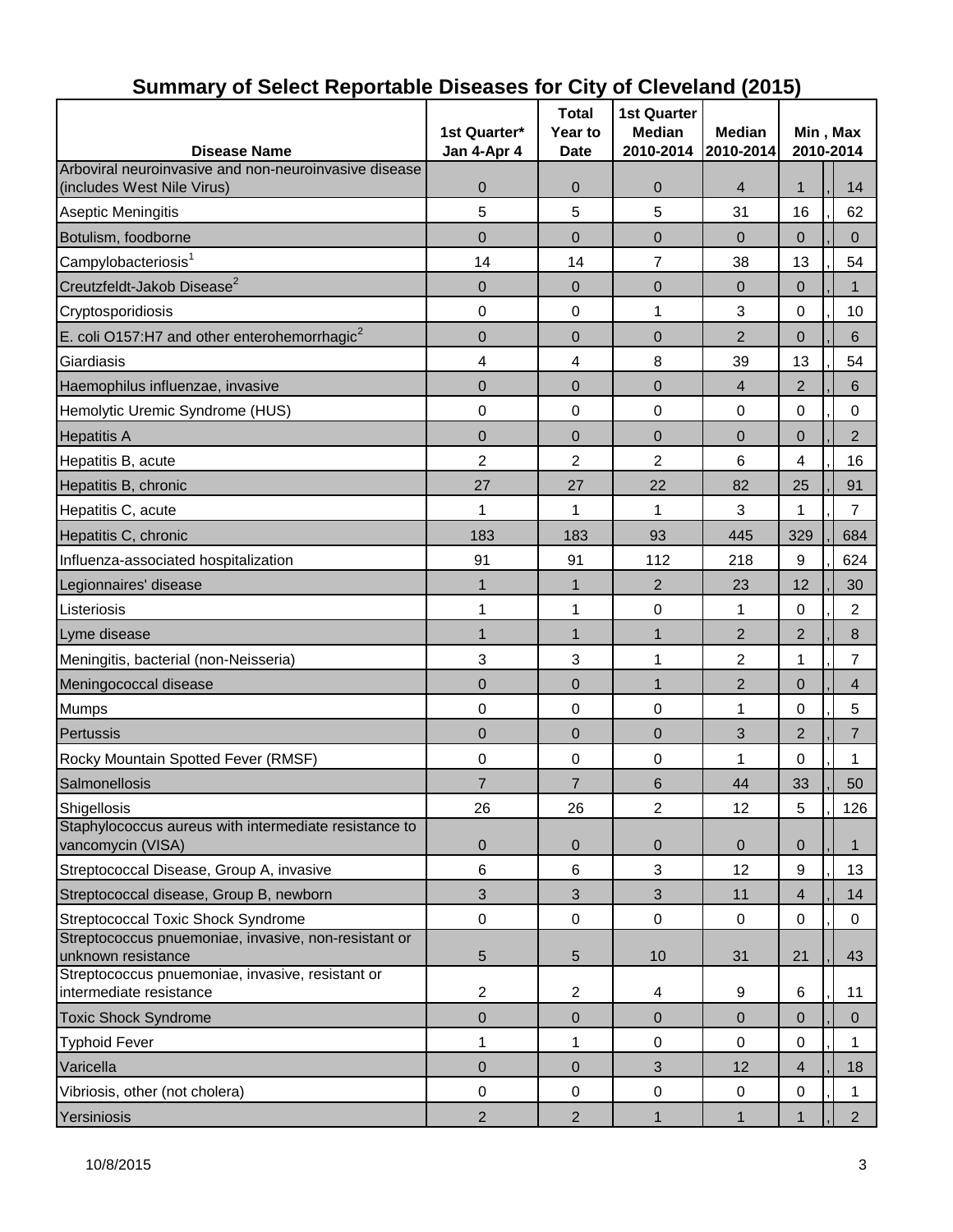| <b>Disease Name</b>                                                         | 1st Quarter*<br>Jan 4-Apr 4 | <b>Total</b><br>Year to<br><b>Date</b> | <b>1st Quarter</b><br><b>Median</b><br>2010-2014 | <b>Median</b><br>2010-2014 | Min, Max<br>2010-2014 |  |                |
|-----------------------------------------------------------------------------|-----------------------------|----------------------------------------|--------------------------------------------------|----------------------------|-----------------------|--|----------------|
| Arboviral neuroinvasive and non-neuroinvasive disease                       |                             |                                        |                                                  |                            |                       |  |                |
| (includes West Nile Virus)                                                  | 0                           | $\overline{0}$                         | $\overline{0}$                                   | $\mathbf 0$                | $\overline{0}$        |  | 1              |
| <b>Aseptic Meningitis</b>                                                   | 0                           | 0                                      | 0                                                | 0                          | 0                     |  | $\overline{c}$ |
| Botulism, foodborne                                                         | 0                           | 0                                      | 0                                                | $\overline{0}$             | 0                     |  | $\overline{0}$ |
| Campylobacteriosis <sup>1</sup>                                             | 1                           | 1                                      | 1                                                | 4                          | $\overline{2}$        |  | 5              |
| Creutzfeldt-Jakob Disease <sup>2</sup>                                      | $\mathbf 0$                 | $\mathbf 0$                            | $\mathbf 0$                                      | $\mathbf 0$                | $\overline{0}$        |  | $\overline{0}$ |
| Cryptosporidiosis                                                           | 0                           | 0                                      | 0                                                | 1                          | 0                     |  | 2              |
| E. coli O157:H7 and other enterohemorrhagic $2$                             | $\mathbf 0$                 | $\mathbf 0$                            | $\mathbf 0$                                      | $\mathbf 0$                | $\mathbf 0$           |  | $\overline{c}$ |
| Giardiasis                                                                  | 0                           | 0                                      | $\pmb{0}$                                        | 0                          | 0                     |  | $\overline{c}$ |
| Haemophilus influenzae, invasive                                            | 0                           | 0                                      | $\overline{0}$                                   | $\overline{0}$             | $\overline{0}$        |  | $\overline{2}$ |
| Hemolytic Uremic Syndrome (HUS)                                             | 0                           | 0                                      | 0                                                | 0                          | 0                     |  | 0              |
| <b>Hepatitis A</b>                                                          | $\overline{0}$              | $\overline{0}$                         | $\overline{0}$                                   | $\mathbf 0$                | $\overline{0}$        |  | 0              |
| Hepatitis B, acute                                                          | 0                           | 0                                      | 0                                                | 0                          | 0                     |  | 1              |
| Hepatitis B, chronic                                                        | $\mathbf 0$                 | $\mathbf 0$                            | $\mathbf{1}$                                     | $\overline{2}$             | $\mathbf 0$           |  | 9              |
| Hepatitis C, acute                                                          | 0                           | 0                                      | 0                                                | 0                          | 0                     |  | $\mathbf 0$    |
| Hepatitis C, chronic                                                        | $\overline{2}$              | $\overline{2}$                         | $\overline{4}$                                   | 6                          | 5                     |  | 20             |
| Influenza-associated hospitalization                                        | 4                           | 4                                      | 5                                                | 15                         | $\overline{c}$        |  | 31             |
| Legionnaires' disease                                                       | $\overline{0}$              | 0                                      | $\overline{0}$                                   | $\mathbf 1$                | $\pmb{0}$             |  | $\mathbf{1}$   |
| Listeriosis                                                                 | 0                           | 0                                      | 0                                                | 0                          | 0                     |  | $\mathbf 0$    |
| Lyme disease                                                                | $\overline{2}$              | $\overline{2}$                         | $\mathbf 0$                                      | $\mathbf{1}$               | $\mathbf 0$           |  | $\mathbf{1}$   |
| Meningitis, bacterial (non-Neisseria)                                       | 0                           | 0                                      | 0                                                | 0                          | 0                     |  | 0              |
| Meningococcal disease                                                       | 0                           | 0                                      | $\overline{0}$                                   | $\overline{0}$             | 0                     |  | $\overline{0}$ |
| <b>Mumps</b>                                                                | 0                           | 0                                      | 0                                                | 0                          | 0                     |  | 0              |
| Pertussis                                                                   | $\overline{0}$              | 0                                      | $\overline{0}$                                   | $\overline{0}$             | $\overline{0}$        |  | $\overline{0}$ |
| Rocky Mountain Spotted Fever (RMSF)                                         | 0                           | 0                                      | 0                                                | 0                          | 0                     |  | 1              |
| Salmonellosis                                                               | 1                           | $\mathbf{1}$                           | $\overline{0}$                                   | 5                          | $\mathbf{1}$          |  | 8              |
| Shigellosis                                                                 | 1                           | 1                                      | $\pmb{0}$                                        | 1                          | $\mathsf 0$           |  | 3              |
| Staphylococcus aureus with intermediate resistance to<br>vancomycin (VISA)  | 0                           | 0                                      | $\mathbf 0$                                      | $\mathbf 0$                | $\mathbf 0$           |  | $\mathbf{0}$   |
| Streptococcal Disease, Group A, invasive                                    | 0                           | $\mathbf 0$                            | 1                                                | 1                          | $\mathsf 0$           |  | 5              |
| Streptococcal disease, Group B, newborn                                     | $\mathsf 0$                 | $\pmb{0}$                              | $\pmb{0}$                                        | $\overline{0}$             | $\pmb{0}$             |  | $\pmb{0}$      |
| Streptococcal Toxic Shock Syndrome                                          | 0                           | $\boldsymbol{0}$                       | $\pmb{0}$                                        | 0                          | 0                     |  | 1              |
| Streptococcus pnuemoniae, invasive, non-resistant or<br>unknown resistance  | 0                           | 0                                      | $\mathbf{1}$                                     | 1                          | $\pmb{0}$             |  | $\overline{2}$ |
| Streptococcus pnuemoniae, invasive, resistant or<br>intermediate resistance | $\pmb{0}$                   | 0                                      | 0                                                | 0                          | 0                     |  | 0              |
| <b>Toxic Shock Syndrome</b>                                                 | $\mathbf 0$                 | $\mathbf 0$                            | $\overline{0}$                                   | $\mathbf 0$                | $\pmb{0}$             |  | $\pmb{0}$      |
| <b>Typhoid Fever</b>                                                        | 0                           | 0                                      | $\mathbf 0$                                      | 0                          | 0                     |  | $\pmb{0}$      |
| Varicella                                                                   | $\mathbf 0$                 | 0                                      | $\overline{0}$                                   | $\mathbf 0$                | $\pmb{0}$             |  | $\mathbf{1}$   |
| Vibriosis, other (not cholera)                                              | 0                           | $\boldsymbol{0}$                       | $\pmb{0}$                                        | $\pmb{0}$                  | $\mathsf 0$           |  | $\mathbf 0$    |
| Yersiniosis                                                                 | 1                           | $\mathbf{1}$                           | $\pmb{0}$                                        | $\overline{0}$             | $\mathbf 0$           |  | $\mathbf{0}$   |

# **Summary of Select Reportable Diseases for City of Shaker Heights (2015)**